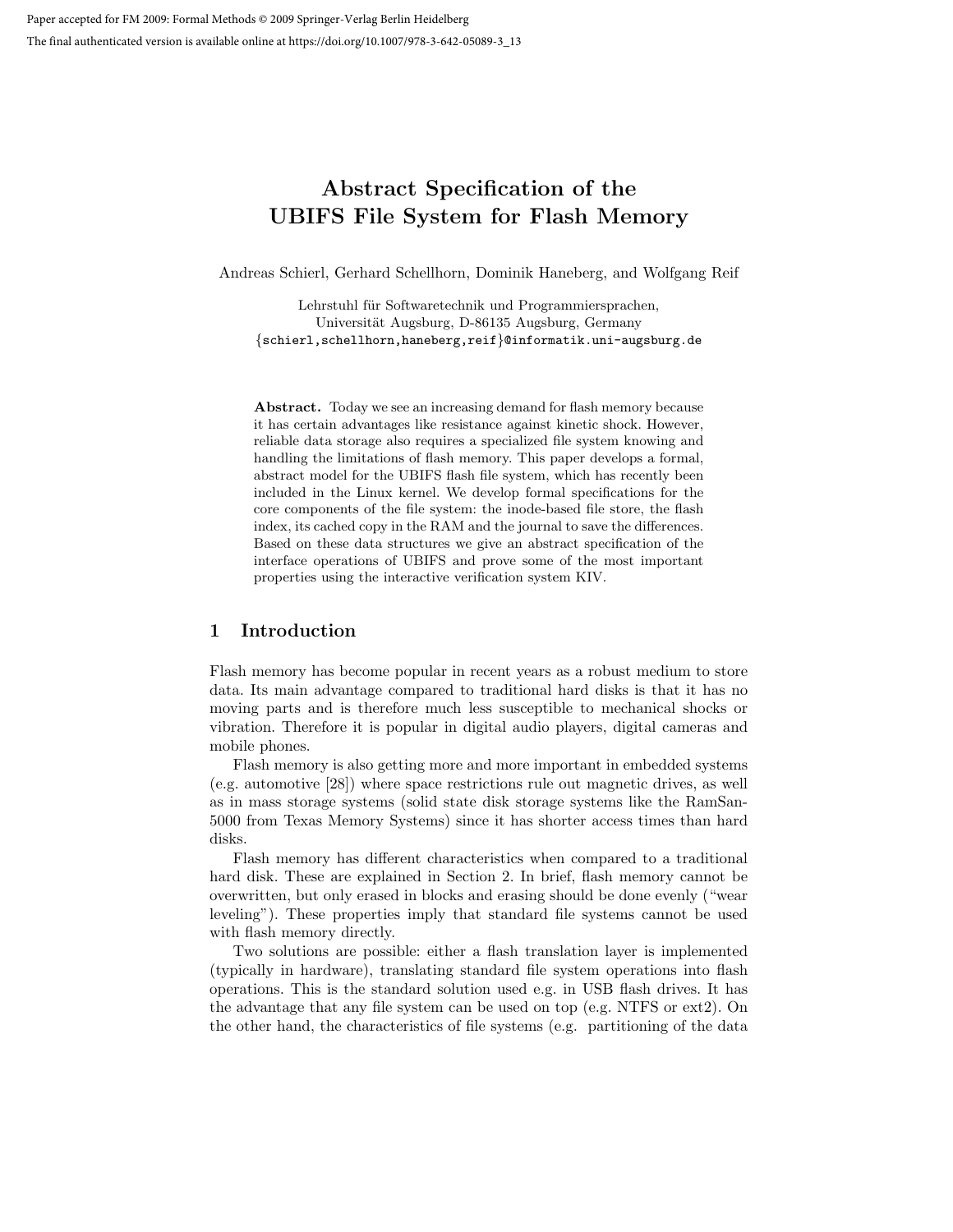into the content of files, directory trees, or other meta data like journals etc.) cannot be effectively exploited using this solution.

Therefore a number of flash file systems (abbreviated FFS in the following) has been developed, that optimize the file system structure to be used with flash memory. Many of these FFS are proprietary (see [\[9\]](#page-15-1) for an overview). A very recent development is UBIFS [\[14\]](#page-15-2), which was added to the Linux kernel last year.

Increased use of flash memory in safety-critical applications has led Joshi and Holzmann [\[16\]](#page-15-3) from the NASA Jet Propulsion Laboratory in 2007 to propose the verification of a FFS as a new challenge in Hoare's verification Grand Challenge [\[13\]](#page-15-4). Their goal was a verified FFS for use in future missions. NASA already uses flash memory in spacecraft, e.g. on the Mars Exploration Rovers. This already had nearly disastrous consequences as the Mars Rover Spirit was almost lost due to an anomaly in the software access to the flash store [\[22\]](#page-15-5).

A roadmap to solving the challenge has been published by Freitas, Woodcock and Butterfield [\[8\]](#page-15-6). This paper presents our first steps towards solving this challenge.

There has been other work on the formal specification of file systems. First, some papers exist which start top-down by specifying directory trees and POSIX like file operations, e.g. the specifications of [\[20\]](#page-15-7) of a UNIX-like file system, or our own specification of a mandatory security model for file systems on smart cards [\[26\]](#page-15-8). More recently and targeted towards the Grand Challenge Damchoom, Butler and Abrial [\[5\]](#page-14-0) have given a high-level model of directory trees and some refinements. An abstract specification of POSIX is also given in [\[7\]](#page-14-1) (some results are also in [\[21\]](#page-15-9)). Butterfield and Woodcock [\[4\]](#page-14-2) have started bottom-up with a formal specification of the ONFI standard of flash memory itself. The most elaborate work we are aware of is the one by Kang and Jackson [\[17\]](#page-15-10) using Alloy. Its relation to our work will be discussed in Section [7.](#page-12-0) Our approach is middle-out, since our main goal was to understand the critical requirements of an efficient, real implementation. Therefore we have analyzed the code of UBIFS (ca. 35.000 loc), and developed an abstract, formal model from it. Although the resulting model is still very abstract and leaves out a lot of relevant details, it already covers some of the important aspects of any FFS implementation. These are:

- 1. Updates on flash are out-of-place because overwriting is impossible.
- 2. Like most traditional file systems the FFS is structured as a graph of inodes.
- 3. For efficiency, the main index data structure is cached in RAM.
- 4. Due to e.g. a system crash the RAM index can always get lost. The FFS stores a journal to recover from such a crash with a replay operation.
- 5. Care has been taken that the elementary assignments in the file system operations will map to atomic updates in the final implementation, to ensure that all intermediate states will be recoverable.

The paper is organized as follows. Section [2](#page-2-0) gives an overview over the data structures and how the implementation works. Section [3](#page-4-0) gives details of the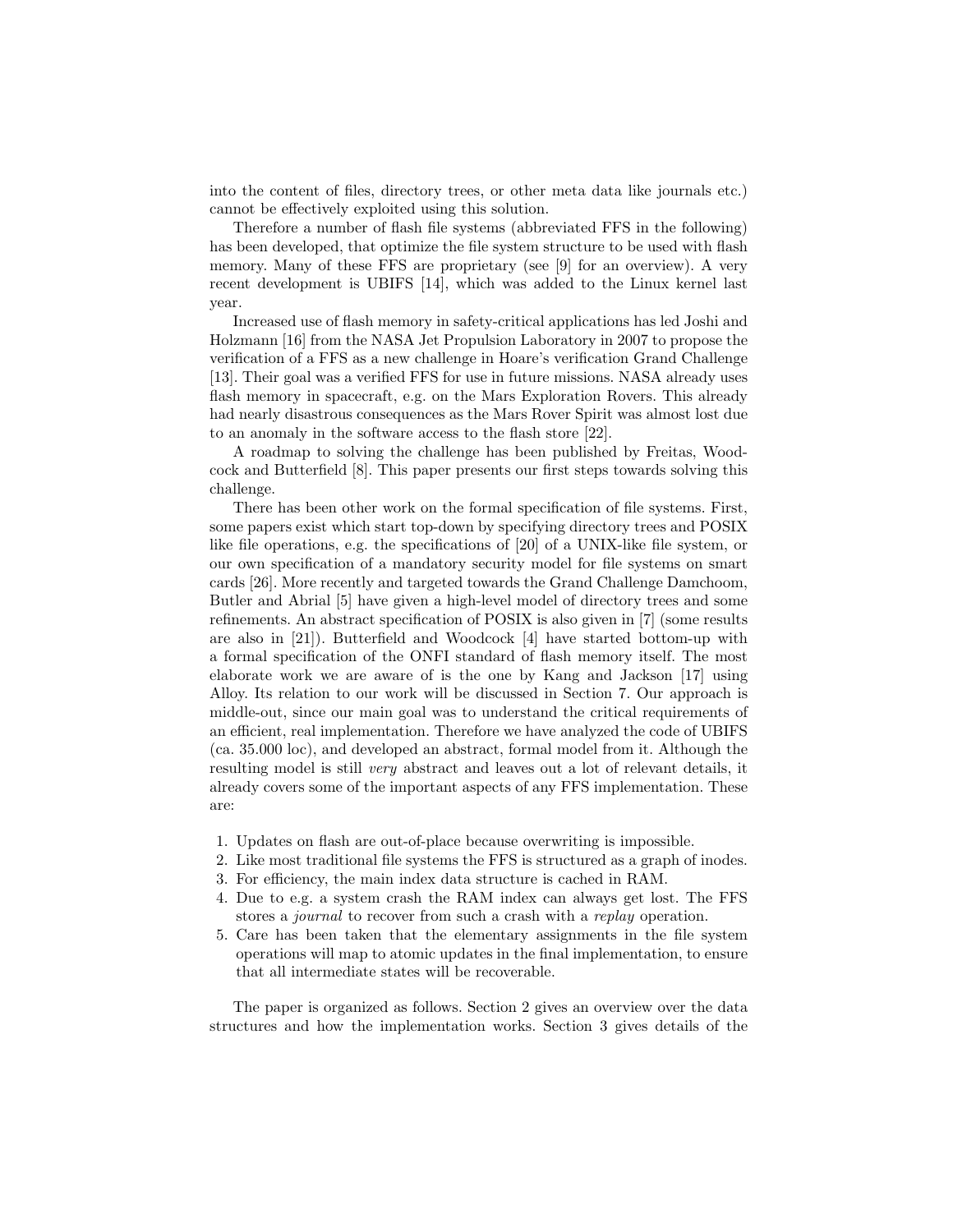structure of inodes, and how they represent directory trees. The formal specifications we have set up in our interactive theorem prover KIV are explained. Section [4](#page-6-0) explains how the journal works. Section [5](#page-7-0) lists the specified file system operations and gives the code specifying the 'create file' operation as an example. Section [6](#page-9-0) lists the properties we have verified with KIV and discusses the effort needed. Full specifications and proofs are available from the Web [\[18\]](#page-15-11).

Section [7](#page-12-0) presents a number of topics which still require future work to bring our abstract model close to a verified implementation. In particular, our model, just as UBIFS, does not consider wear leveling, but relegates it to a separate, lower level, called UBI ("unsorted block images"). Finally, Section [8](#page-14-3) concludes.

# <span id="page-2-0"></span>2 Flash memory and UBIFS

Flash memory has certain special characteristics that require a treatment that is substantially different from magnetic storage. The crucial difference is that in-place updates of data, i.e. overwriting stored data, are not possible. To write new data on a currently used part of the flash memory, that part must first be erased, i.e. set back to an unwritten state. Flash media are organized in so-called erase blocks, which are the smallest data units that can be erased (typically 64 KB). Simulating in-place updates by reading a complete erase block, resetting it and writing back the modified erase block is not viable for two reasons. First, it is about 100 times slower than writing the modified data to a free erase block and second, it wears out the media. This is due to the second great difference between magnetic and flash storage. Flash memory gets destroyed by erasing. Depending on the used flash technology, the flash storage is destroyed after 10.000 to 2.000.000 erase cycles. This requires special FFS treatment, because the FFS must deal with the problem of deterioration of parts of the media that are erased often and with the fact that in-place changes of already written data are not possible. Therefore data is updated out-of-place instead, i.e. the new version of the data is written somewhere else on the media. This entails the need for garbage collection because sooner or later the different erase blocks all contain parts with valid data and parts with obsolete data. Garbage collection must be able to efficiently decide if an entry in an erase block still belongs to a valid file or directory. This is done by storing additional meta-data with the actual data. The combination of metadata and data is called a node.

A node records which file (or to be precise which inode) the node belongs to, what kind of data is stored in the node and the data themselves. The structure of the nodes in UBIFS and our resulting specification are described in Sect. [3.](#page-4-0) In our model, the nodes that are stored on the flash are contained in the flash store. The flash store is modeled as a finite mapping of addresses to nodes. Figure [1](#page-3-0) shows the 4 central data structures of UBIFS (one of them the flash store) and explains what impacts the different operations have on them. The flash store is represented by the third column in Fig. [1,](#page-3-0) initially containing some data FS and some empty areas  $(\emptyset)$ . In step  $(1)$  of the figure, a regular operation  $(\overline{OP})$  is performed, e.g. overwriting data in a file. The second line shows the new state: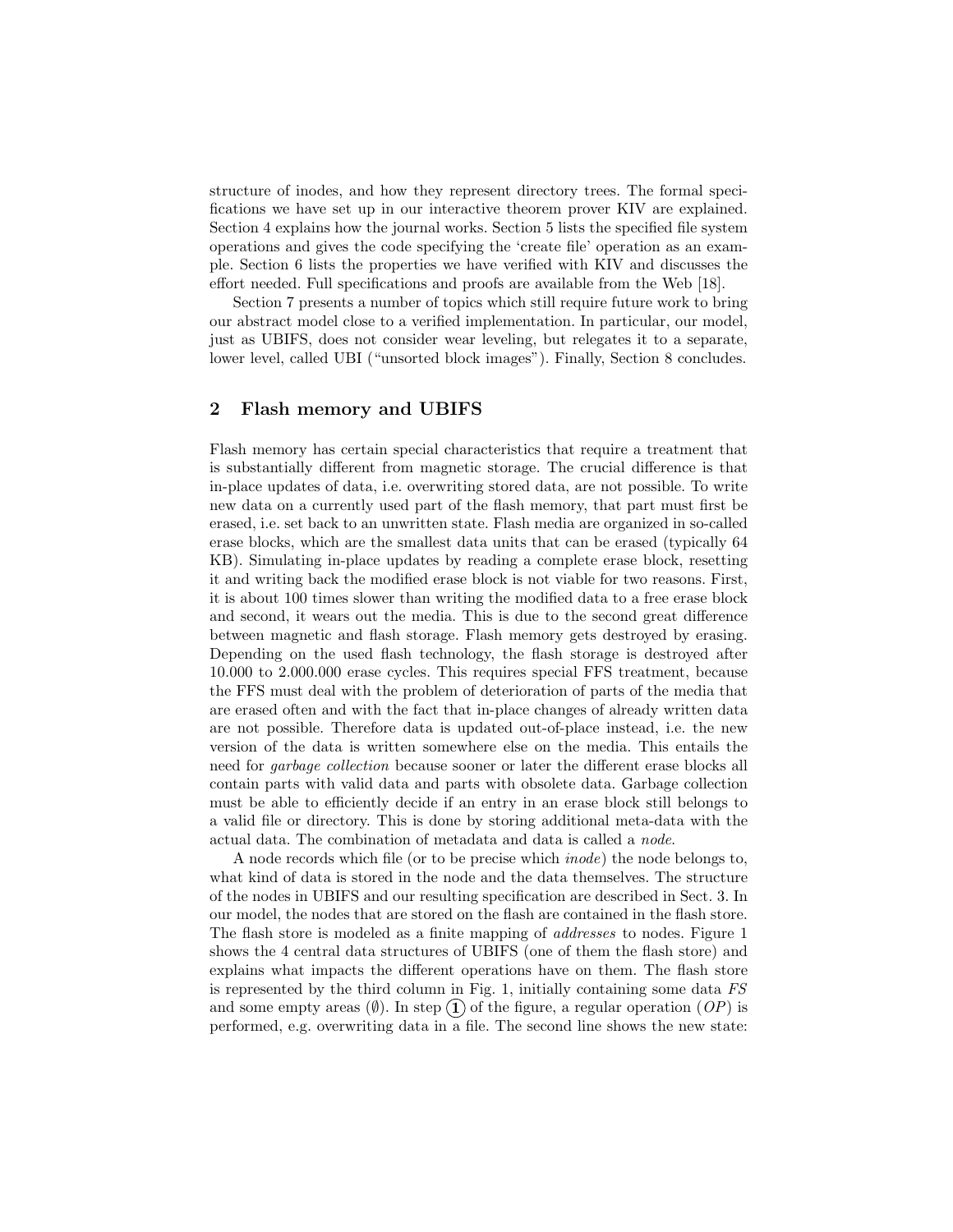

<span id="page-3-0"></span>Fig. 1. Impact of UBIFS operations on the data structures

The flash store has some new data  $(new)$ , some unchanged parts  $(FS')$  and some obsolete data  $(\text{old})$  due to the out-of-place updates. These obsolete data can be collected by garbage collection as shown in step  $(4)$ .

A problem that is crucial for the efficiency of the FFS is indexing. Without an index that allows searching for a specific node efficiently, the whole media would have to be scanned. Therefore UBIFS uses an index that maps so-called keys (which are, roughly speaking, unique identifiers of nodes) to the address of the node on the flash media. The index in UBIFS is organized as a  $B^+$ -tree and stored in memory (later on called  $RAM$  index). For efficiency reasons, the index should be stored on flash as well, because rebuilding the index by scanning the complete media (as JFFS2 [\[29\]](#page-15-12) does) takes up a lot of time at mount time. Therefore UBIFS also stores the index on flash (later on flash index ). The RAM index and the flash index are shown as the two leftmost columns in Fig. [1.](#page-3-0) Having an index on flash poses some difficulties as

- the index must be updated out-of-place on the flash media (this is done by using a wandering tree).
- the index has to be changed every time old data is changed or new data is written (because the new data must be added to the index and the position of the modified data changes due to out-of-place updates).

To limit the number of changes to the flash index, UBIFS does not update the flash index immediately, but uses a *journal* (also called *log*) of recent changes instead. Section [4](#page-6-0) gives details on our model of the UBIFS journal. The log can be seen in the rightmost column of Fig. [1.](#page-3-0) Its use is illustrated in the second line of Fig. [1:](#page-3-0) The log contains references to the new data written to the flash store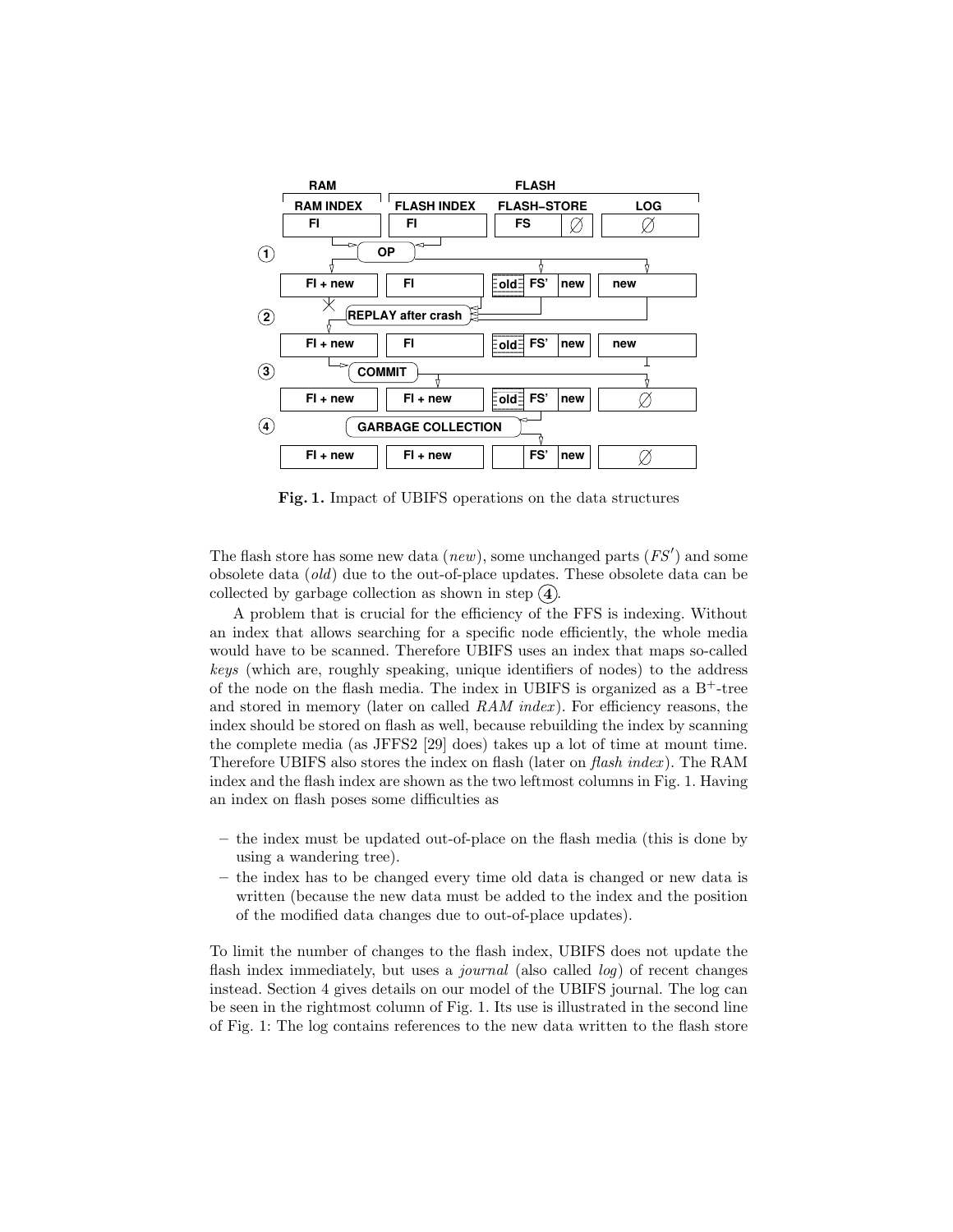in step  $\Omega$  and the RAM index was updated accordingly  $(FI + new)$  while the flash index remained unchanged.

At certain points in time, the flash index is synchronized with the RAM index by the *commit* operation. This can be seen as step  $(3)$  in Fig. [1:](#page-3-0) The flash index is replaced with the current RAM index and the  $log$  is emptied<sup>[1](#page-4-1)</sup>. One problem remains: What happens when the system crashes (e.g. power-failure) before the RAM index is written to flash? In this case, the flash index is outof-date, compared to the data in the flash store. This problem is solved by the journal, because it records all changes to the data on flash that have not yet been added to the flash index. A special operation, replay, is done after a system crash to recover an up-to-date RAM index (step  $(2)$  in Fig. [1\)](#page-3-0): First, the flash index is read as preliminary RAM index. Then all changes that were recorded in the log are applied to this preliminary RAM index. After the replay, the correct RAM index has been rebuilt.

## <span id="page-4-0"></span>3 Data Layout for UBIFS

The data layout used in UBIFS follows the file system representation used in the Linux virtual file system switch (VFS). The Linux kernel implements POSIX file system functions [\[15\]](#page-15-13) as calls to VFS functions that provide a common interface for all implemented file systems.

Inodes (index nodes) are the primary data structure used in VFS<sup>[2](#page-4-2)</sup>. They represent objects in the file system (such as files, directories, symlinks or devices) and are identified by an inode number. Inodes store information about objects, such as size, link count, modification date or permissions, but do not contain the name of the object. Mapping between names and objects is done using *dentries* (directory entries) which say that a certain object can be found in a certain directory under a certain name<sup>[3](#page-4-3)</sup>. This separation is required as a single inode can be referred to in multiple directories (used for hard links). The directory tree can be viewed as an edge-labeled, directed graph consisting of inodes as vertices and dentries as edges. Furthermore negative dentries are used in memory to express that no object with the given name exists in a directory. These are used as a response when looking for nonexistent files, or as parameters for the file name when creating new files or directories. File contents are stored as fixedsize data blocks, called pages, belonging to file inodes. When opening a file or directory to access its contents, a *file* data structure (called file handle in user space) is used in memory to manage the inode number and the current position within the inode.

<span id="page-4-1"></span><sup>1</sup> This can be performed atomically, because all changes are stored out-of-place and the effective replace is executed by updating pointers to the data structures.

<span id="page-4-2"></span><sup>&</sup>lt;sup>2</sup> See struct inode in include/linux/fs.h, [\[19\]](#page-15-14)

<span id="page-4-3"></span> $3$  See struct dentry in include/linux/dcache.h, [\[19\]](#page-15-14)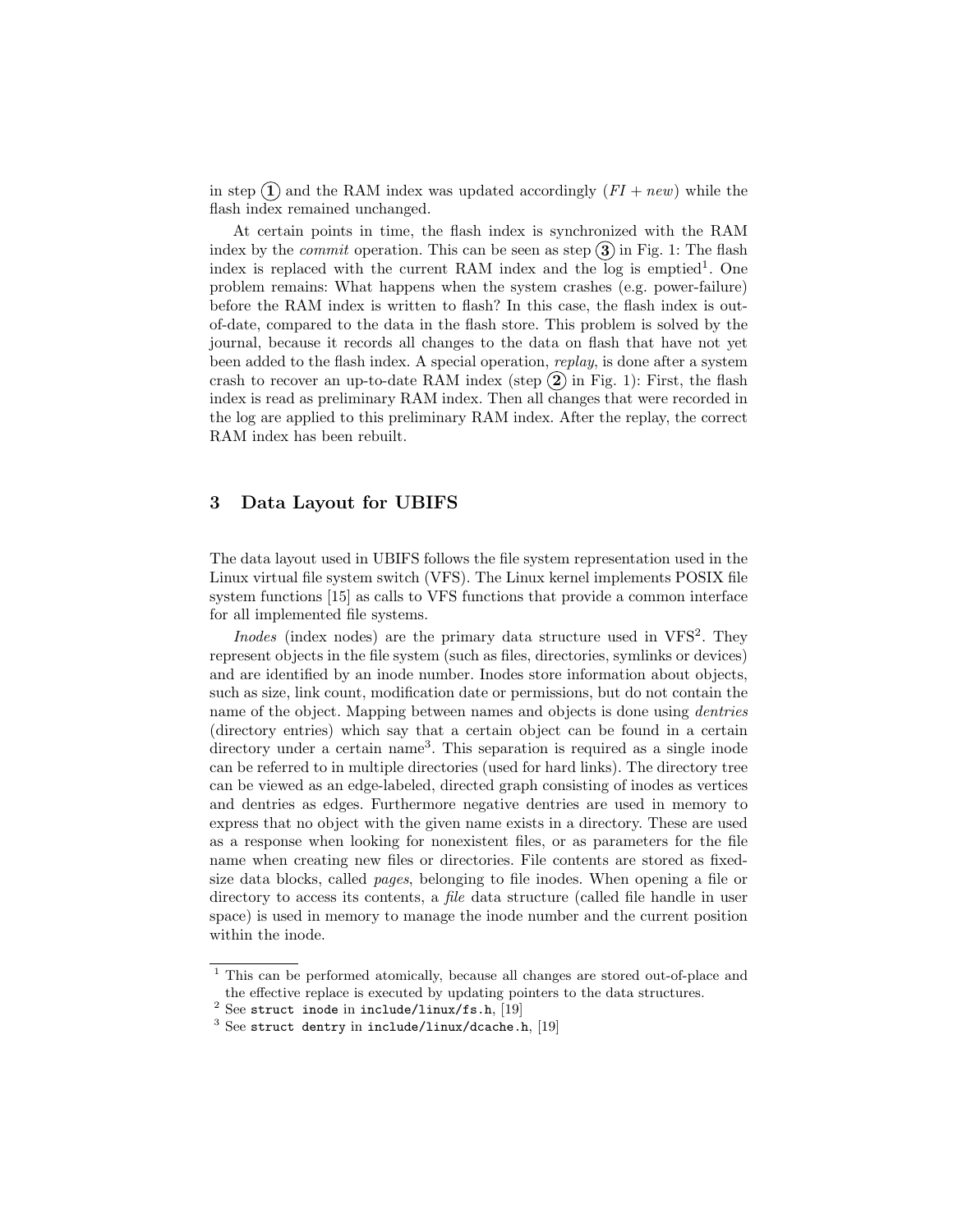We thus define inodes, dentries and file handles as free data types generated by constructors mkinode, mkdentry, negdentry and mkfile.

```
\mathbf{inode} = \text{mkinode} (. .ino : nat; . .directory : bool; . .nlink : nat; . .size : nat)
dentry = mkdentry (. .name : string; . .ino : nat) with . .dentry?
          | negdentry (. .name : string) with . .negdentry?
file = mkfile ( . .ino : nat; . .pos : nat)
```
This definition includes selector functions .ino, .directory, .nlink, .size, .name and .pos for accessing the constructor arguments, as well as type predicates .dentry? and .negdentry? to decide between the two types of dentries (the dot before predicates and functions indicates postfix notation).

UBIFS stores these data structures (except for file handles and negative dentries which are never stored) as nodes as described in the previous section. These nodes contain meta data (called key) to uniquely identifiy the corresponding node, and data containing the remaining information. For inodes, the inode number is sufficient as a key, whereas dentries require the parent inode number and the file name. Pages are referred to by the inode number and the position within the file.

Figure [2](#page-5-0) shows the representation of a sample directory tree as UBIFS nodes. It contains two files, test.txt and empty.txt and a directory temp containing a hard link to test.txt named test2.txt.

| Directory Tree |       | <b>UBIFS Representation (Nodes)</b>                                         |
|----------------|-------|-----------------------------------------------------------------------------|
| Name           | Inode | <b>NODENODE</b><br>INODEKEY(1)<br>directory: true, nlink: 3, size: 2        |
| <b>IROOTI</b>  | 1     | <b>DENTRYNODE</b><br>DENTRYKEY(1, test txt)<br>name: test txt". ino: 2      |
| test txt       | 2     | <b>DENTRYNODE</b><br>DENTRYKEY(1, empty.txt)<br>name: "empty.txt", ino: 4   |
| empty txt      | 4     | <b>DENTRYNODE</b><br>DENTRYKEY(1, temp)<br>name: "temp", ino: 3             |
|                |       | <b>NODENODE</b><br>INODEKEY(2)<br>directory: false, nlink: 2, size: 2       |
| temp/          | 3     | <b>DATANODE</b><br>DATAKEY(2, 1)<br>PAYLOAD DATA                            |
| test2.txt      | 2     | <b>DATANODE</b><br>DATAKEY(2, 2)<br>PAYLOAD DATA                            |
|                |       | <b>INODENODE</b><br>INODEKEY(3)<br>directory: true, nlink: 2, size: 1       |
|                |       | <b>DENTRYNODE</b><br>DENTRYKEY(3, test2.txt)<br>name: "test2.txt", inode: 2 |
|                |       | INODEKEY(4)<br><b>NODENODE</b><br>directory: false, nlink: 1, size: 0       |

<span id="page-5-0"></span>Fig. 2. Directory tree representation in UBIFS

Nodes for inodes in this abstraction contain extra information about size and link count. For files, the size gives the file size, measured in number of pages, and links gives the number of dentries (hard links) referencing the inode. Directories use the number of contained objects as size, and the number of links is calculated as  $(2 + \text{number of subdirectories})^4$  $(2 + \text{number of subdirectories})^4$ .

<span id="page-5-1"></span><sup>4</sup> Directories may not appear as hard links, so this number is the result of counting the one allowed link, the "virtual" hard link "." of the directory to itself and the ".." link to the parent in each subdirectory.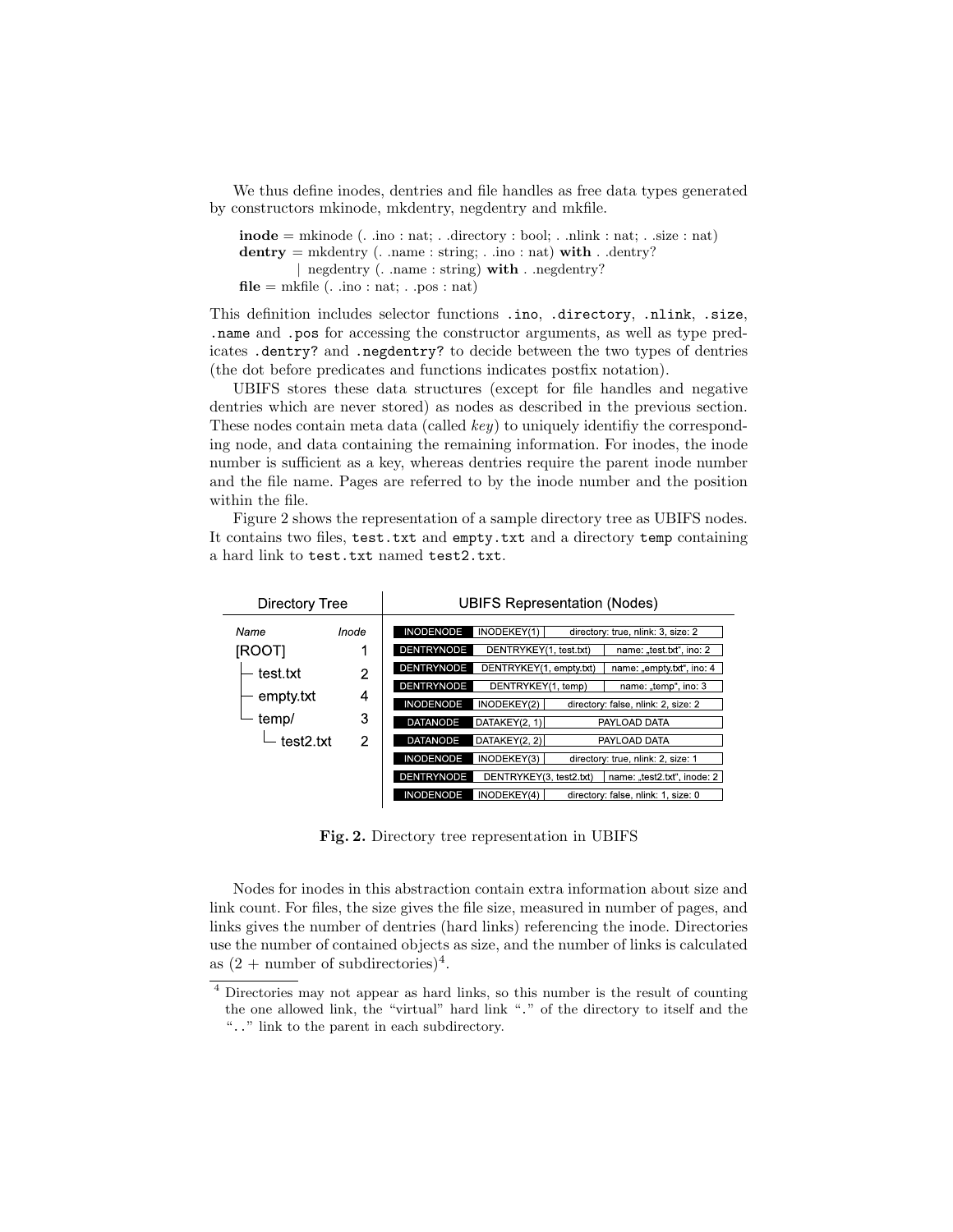For nodes and keys, we use the following specification<sup>[5](#page-6-1)</sup>:

 $\mathbf{node} = \text{inodenode}$  (. .key : key; . .directory : bool; . .nlink : nat; . .size : nat) with . .inode? | dentrynode (. .key : key; . .name : string; . .ino : nat) with . .dentry? datanode (. .key : key; . .data : page) with . .data?  $key = indekey ( . .ino : nat) with . .inode?$ datakey (. .ino : nat; . .part : nat) with . .data? | dentrykey (. .ino : nat; . .name : string) with . .dentry?

Information about inode 1 can be found in a node with inode key 1. To list all objects contained in this directory, all (valid) nodes with a dentry key containing 1 as a first argument have to be enumerated. The same goes for reading contents of a file, by scanning for corresponding data keys (their first parameter denotes the inode number, the second states the position inside the file).

File system data cannot directly be indexed and accessed using flash memory locations, as this would require overwriting flash memory on data change. Instead, data is referred to by its unique key. Finding matching nodes for a given key by sequentially scanning the entire flash memory however is very slow. UBIFS holds an index datastructure mapping keys to flash memory addresses in the RAM (called  $RAM$  index). It allows to quickly access nodes with a given key, or to enumerate all existing dentry or data keys for a given inode. When writing a new version of an existing node, the new copy is written to the flash store, and the address for its key is updated in the RAM index.

Formally, both the flash store and the two indexes (in RAM and on flash) are an instance of the abstract data type store(elem,data).

```
\text{flashstore} = \text{store}(\text{address}, \text{node}) index = store(key,address)
```
A store is a partial function with a finite domain of elements with type elem and codomain data. In a set-theory based language such as Z [\[27\]](#page-15-15) stores would be represented as a relation (set of pairs) for the function graph, and the update operation would be written as  $st \oplus \{k \mapsto d\}$ . In KIV stores are directly specified as an abstract, non-free data type generated from the empty store and an update operation  $st/k, d$ , which allocates k if necessary, and overwrites the value at k with d. This avoids the need for a left-uniqueness constraint as an invariant.

## <span id="page-6-0"></span>4 The UBIFS journal

This section describes how the journal operates and how it is linked to flash and RAM index. The correlation between flash store, journal and the indices is shown in Fig. [3.](#page-7-1)

<span id="page-6-1"></span> $5$  See struct ubifs\_data\_node, struct ubifs\_ino\_node and struct ubifs data node in fs/ubifs/ubifs-media.h for nodes, and struct ubifs key in fs/ubifs/ubifs.h as well as ino key init, dent key init and data key init in fs/ubifs/key.h, [\[19\]](#page-15-14)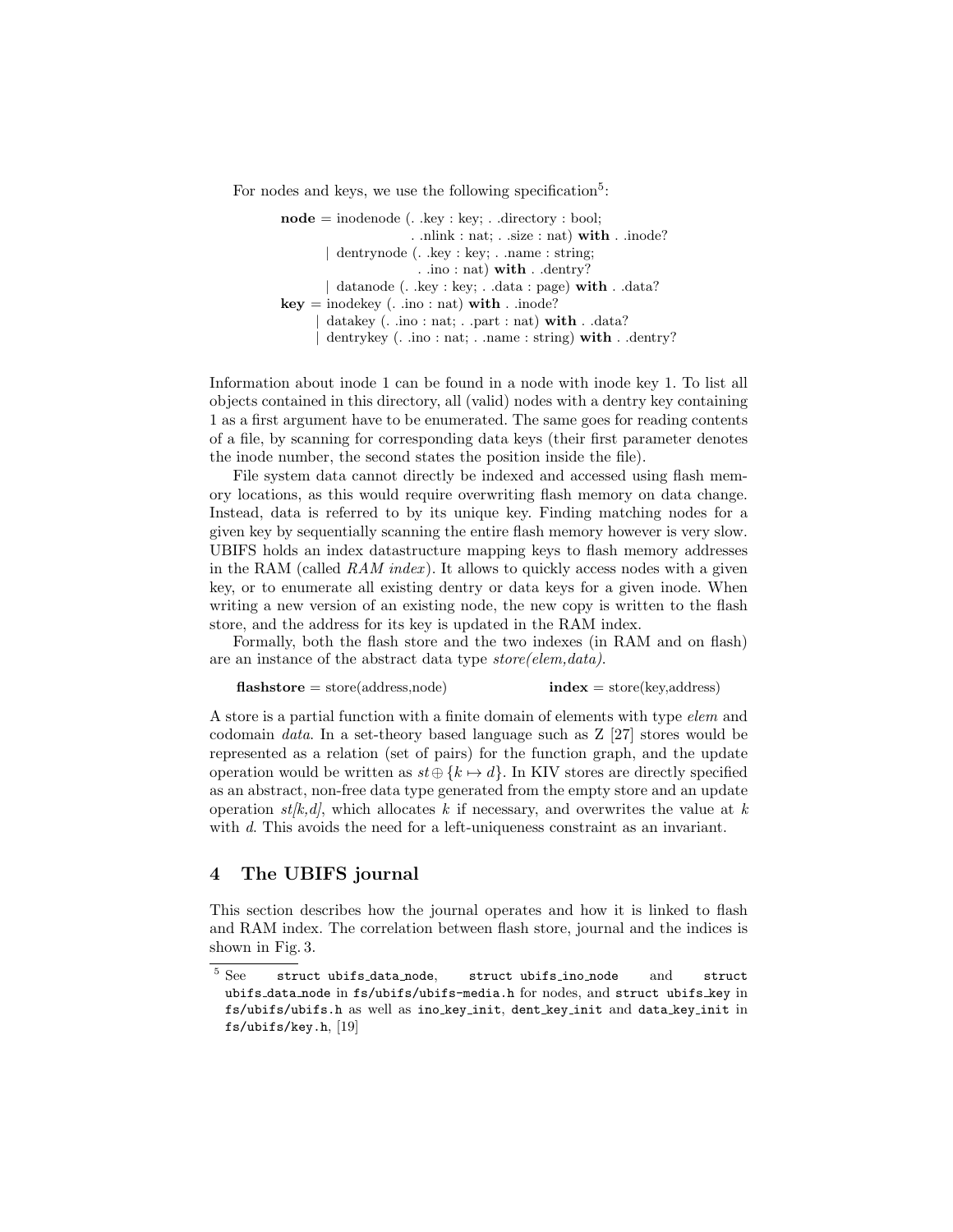

<span id="page-7-1"></span>Fig. 3. RAM index, flash index, flash store and journal

To create a new node, this is written to an unused address in the flash store and simultaneously<sup>[6](#page-7-2)</sup> added to the log. Afterwards, its address is stored in the RAM index for further access to its key. This way, the data is safe, even if the RAM index gets lost without a commit e. g. caused by a power failure, because the correct state of the RAM index can be restored by information from flash index, flash store and log.

This method allows for creating new and overwriting existing nodes. However, deleting nodes is not possible because it would require pure index operations (delete a key from the index). Therefore, UBIFS uses specialized delete nodes which are written to the flash store, but cause deletion from the RAM index when replayed (marked as  $DEL<sup>7</sup>$  $DEL<sup>7</sup>$  $DEL<sup>7</sup>$  in Fig. [3\)](#page-7-1).

When performing a replay in the situation of Fig. [3,](#page-7-1) the contents of the flash index are copied to the RAM index. When replaying address 6, the 6 is stored in the RAM index as new address for key KEY5. The same goes for address 7, while 8 adds KEY3 to the index. Address 9 contains a deletion entry that causes KEY6 to be deleted from the index.

The figure also shows the need for garbage collection: addresses 1, 3 and 5 store data which are no longer in the index and therefore can be reused.

# <span id="page-7-0"></span>5 File System Operations

For applying changes to the contents of the file system, the Linux VFS provides file system operations. These can be grouped into inode operations, file opera-

<span id="page-7-2"></span> $\frac{6}{6}$  This is possible because UBIFS does not use an explicit list for the log, but treats all nodes in certain LEBs as log entries.

<span id="page-7-3"></span><sup>7</sup> UBIFS uses inode nodes with link count 0 or dentry nodes with destination inode number 0 to delete the corresponding keys.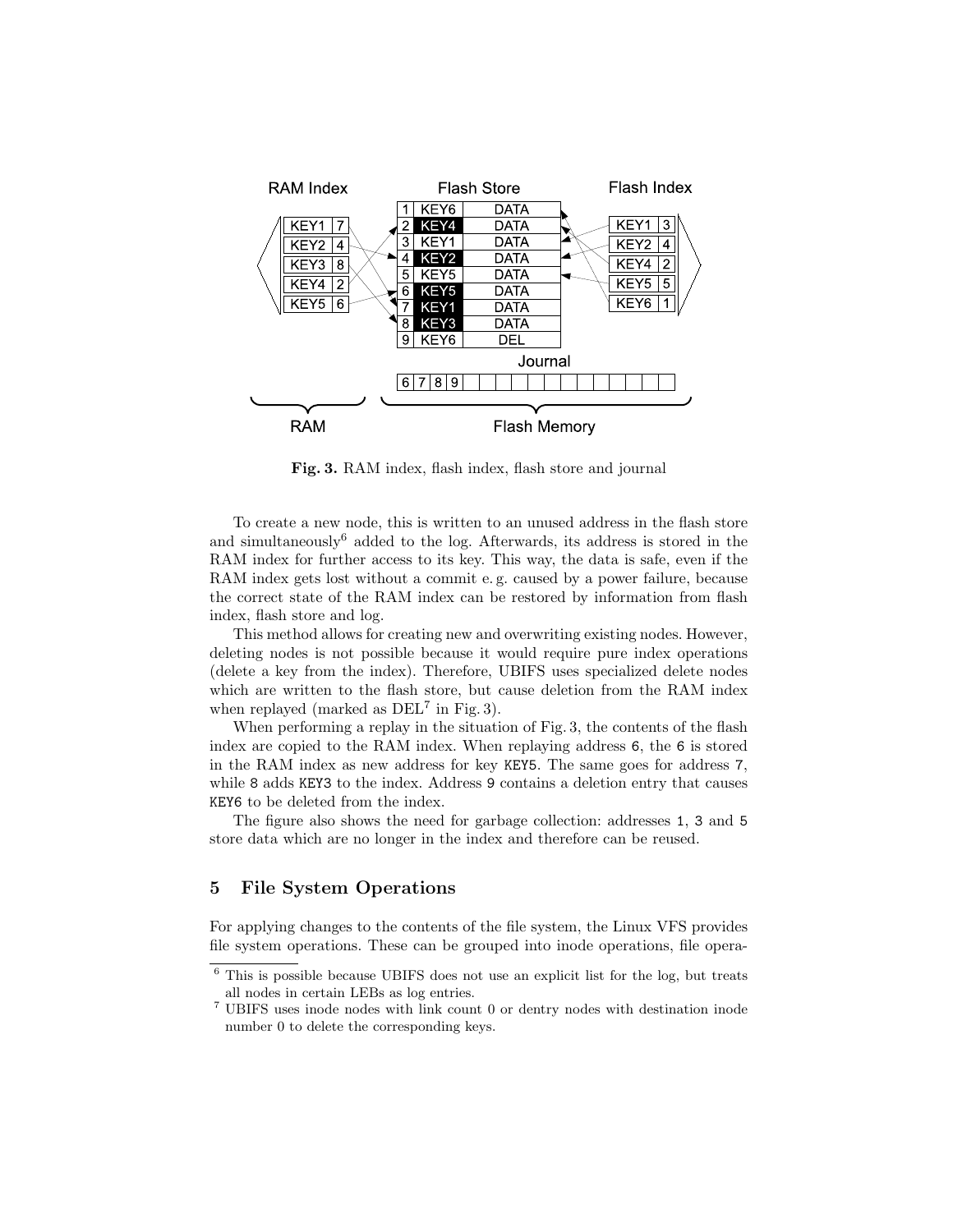tions, and address space operations. Inode operations allow creating, renaming or deleting inodes, whereas file operations allow for working with inode contents (data stored in files or directory entries). Address space operations include all operations that work with pages, and are used in the Linux kernel to implement file operations accessing file contents. They are included here to allow for using abstract pages when handling file contents.

We will start with an inode operation called  $create^8$  $create^8$ , used for creating new files. It expects the inode number of the containing directory (P\_INO), and a negative dentry specifying the file name (DENT) as input. DENT is overwritten with the newly created dentry.

```
create#(P \text{JNO}; \text{DENT}, \text{FS}, \text{RI}, \text{LOG}) {
  choose INO with \neg inodekey(INO) \in RI \wedge INO > 0 in {
     let INODE = getinode(P\_INO, FS, RI) in
     choose ADR_1, ADR_2, ADR_3 with new(ADR_1, ADR_2, ADR_3, FS) in {
        FS := FS[ADR1, inodenode(inodekey(INO), false, 1, 0)]
          [ADR2, dentrynode(dentrykey(P INO, DENT.name), DENT.name, INO)]
          [ADR3, inodenode(inodekey(INODE.ino),
            INODE.directory, INODE.nlink, INODE.size + 1)],
        LOG := LOG + ADR<sub>1</sub> + ADR<sub>2</sub> + ADR<sub>3</sub>;RI := RI[inodekey(INO), ADR_1];
        RI := RI[dentrykey(P\_INO, DENT.name), ADR<sub>2</sub>];RI := RI[inodekey(INODE.ino), ADR_3] };
     DEF T := \text{mkdentry}(DEF \text{Lram}, \text{INO}) }
```
The notation used to describe the rule is similar to that of ASM rules [\[11\]](#page-15-16), [\[3\]](#page-14-4), but it should be noted that only parallel assignment, denoted with a comma, is executed atomically, while sequential composition (with semicolon) is not. choose binds new local variables (here e.g. INO) to values that satisfy the with clause.

The operation writes a new inode node for the created file (link count 1, size 0) and a dentry node for a dentry pointing from the parent directory P INO to the new inode, named as given in DENT. It increases the parent directory size by 1 to reflect the increased number of objects contained in the directory.

To correctly perform these changes, it first selects an unused inode number and three new addresses from the flash store, and loads the inode given by P INO. It then atomically writes three new nodes (predicate new) into new locations of the flash store FS, simultaneously adding the locations to the journal LOG. Afterwards it updates the RAM index RI with the new addresses, and changes the reference parameter DENT to return the newly created dentry.

The following inode operations also change the directory structure. Their informal description leaves out standard parameters FS, RI and LOG. Full details can be found on the Web [\[18\]](#page-15-11).

 $unlink(P_INO, DENT)$  Removes the file referred to by DENT from the directory P INO. If the dentry was the last link to the referred file, the inode and file

<span id="page-8-0"></span> $8$  See ubifs\_create in fs/ubifs/dir.c, [\[19\]](#page-15-14)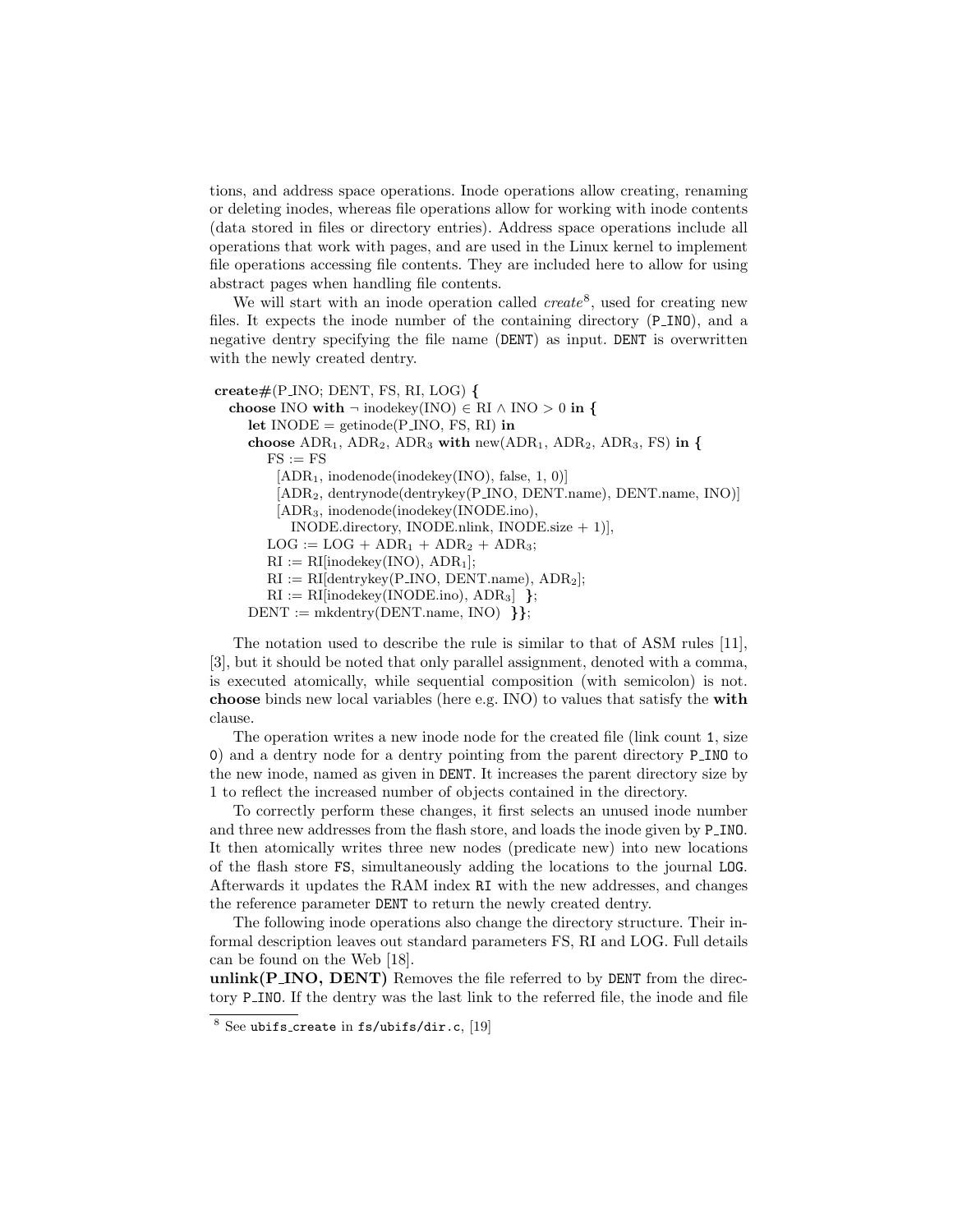contents are also deleted, otherwise only the dentry is removed. DENT is returned as a negative dentry.

link(OLD DENT, NEW INO, NEW DENT) Creates a hard link to the file referred to by OLD DENT, placed in the directory NEW\_INO and named as given by the negative dentry NEW DENT. Returns the newly created dentry in NEW DENT. mkdir(P\_INO, DENT) Creates a new directory in P\_INO, with the name given in the negative dentry DENT. The newly created dentry is returned in DENT.

rmdir(P\_INO, DENT) Removes the (empty) directory referred to by the dentry DENT located in the parent directory P INO. DENT is changed into a negative dentry.

rename(OLD\_INO, OLD\_DENT, NEW\_INO, NEW\_DENT) Moves the object (file or directory) referred to by OLD DENT from directory OLD INO to directory NEW INO, changing its name to NEW DENT.name. If the object referred to by NEW DENT exists, it has to be of the same type (file or directory) as OLD DENT, and it is overwritten (i. e. deleted).

lookup(P\_INO, DENT) Checks for the existence of a object named DENT.name in the directory P\_INO. If it exists, the dentry is returned in DENT, otherwise a negative dentry is returned.

For inode contents, the following file and address space operations exist:

**open**(INO, FILE) Opens the file or directory given in  $\text{INO}$ , and returns a new file handle in FILE.

release(INO, FILE) Called when the last process closes an inode (file or directory), to clean up temporary data. Unused in the given specification.

readpage(FILE, PAGENO, PAGE) Reads the page with number PAGENO from the file referred to in FILE, and returns it in PAGE.

writepage(FILE, PAGENO, PAGE) Writes the data from PAGE as new page numbered PAGENO to file FILE.

truncate(FILE, PAGENO) Sets the file size of the file referred to in FILE to PAGENO, deleting all pages beyond.

readdir(FILE, DENT) Returns the next object of the directory referred to in FILE, or a negative dentry if no further file or directory exists. The (positive or negative) dentry is returned in DENT, and the position stored in FILE is increased to return the next object at the next call.

Finally, our model defines garbage collection, commit and replay as described in Sect. [2.](#page-2-0)

# <span id="page-9-0"></span>6 Verification

Our verification efforts have focussed on three properties, described in the following paragraphs. The last paragraph gives a summary of the effort involved.

Functional Correctness of the Operations. We proved that all specified operations terminate and fulfill postconditions about their results. As most operations and all supporting functions are non-recursive and only use loops over the elements of finite lists, termination is quite obvious, and proving does not pose great complexity – even regardless whether any preconditions hold or not.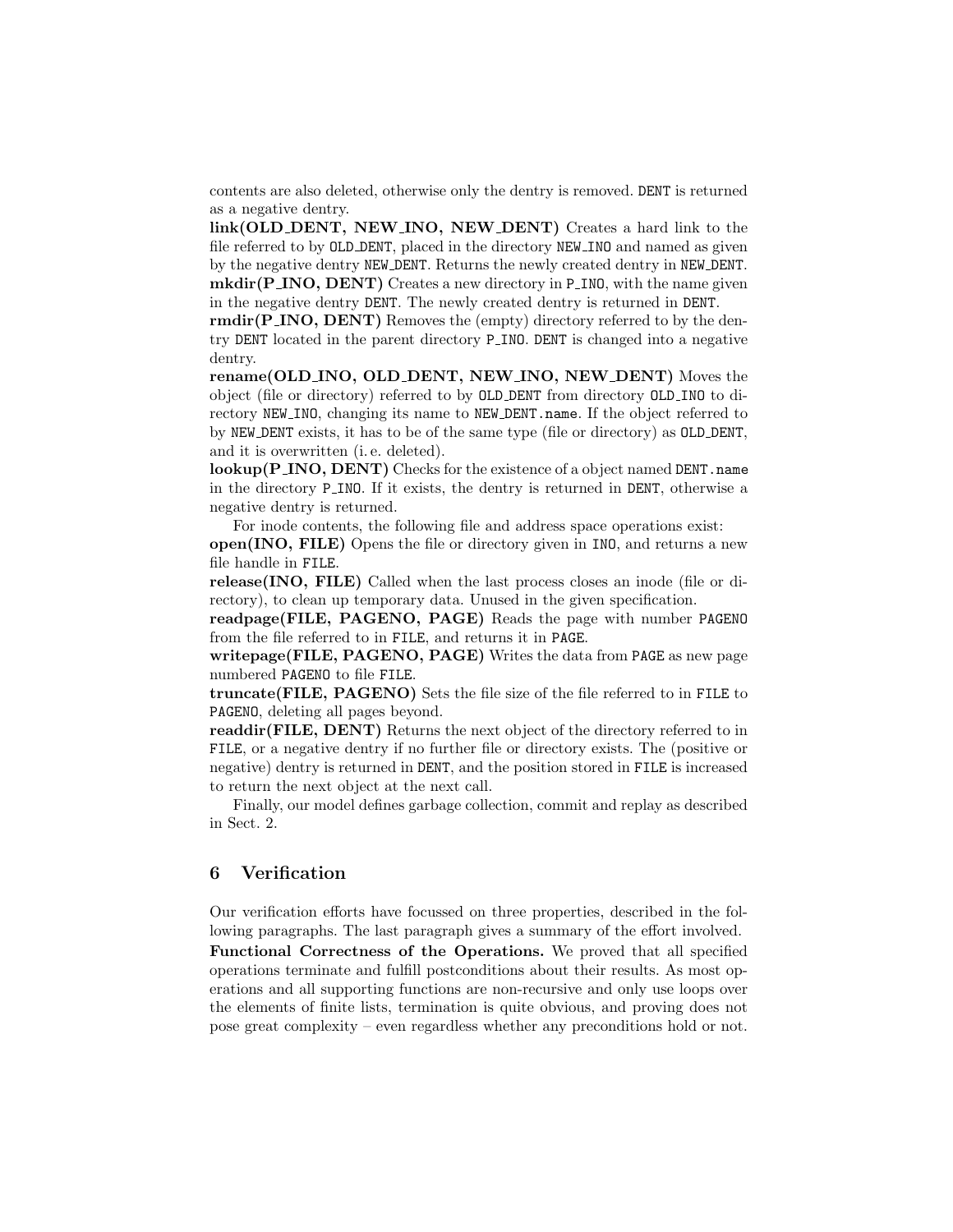Only garbage collection has a precondition for termination, as it is specified as a non-deterministic choice of a new, isomorphic state, which only terminates if such a state exists.

For the other inode and file operations, we give and prove total correctness assertions that describe their behaviour. We write  $wp(\alpha, \varphi)$  to denote the weakest precondition of program  $\alpha$  with respect to a postcondition  $\varphi^9$  $\varphi^9$ . Proofs in KIV are done using sequent calculus and symbolic execution of programs, see [\[23\]](#page-15-17) for details.

For the create operation described in the previous section we demand  $10$ .

valid-dir-ino(P)  $\land$  valid-negdentry(P, DENT)  $\rightarrow wp(\text{create}(P; DENT), \text{valid-dentry}(P, DENT) \land \text{valid-file-ino}(DENT.ino))$ 

When called with a valid directory inode (i.e. the inode exists, is of type directory and has a link count of 2 or higher) and a valid negative dentry (i. e. no dentry with the given name exists in the given directory) as parameters, the operations yield a dentry (ideally with the same name, but we do not demand that here) that exists in the given directory and references a valid file (i. e. the inode referred to exists, is a file and has a link count of at least 1).

Giving postconditions for readpage or writepage individually turned out to be rather hard when trying to remain implementation independent, so we decided to use the combined postcondition that reading data after writing returns exactly the data written:

 $wp(writepage(file, pageno, pg)$ ; readpage(file, pageno; pg2), pg = pg2)

Furthermore, file contents of a file remain unchanged when writing to another file or to another position inside the file:

valid-file(f1)∧valid-file(f2)∧(f1.ino≠f2.ino∨n1≠n2)∧store-cons(fs,ri,fi,log)  $\rightarrow wp(\text{readpage#}(f1,n1;p1);\text{writepage#}(f2,n2,p);\text{readpage#}(f1,n1;p2),p1=p2)$ 

The pre- and postconditions for the other operations as well as their proofs can be found on the Web [\[18\]](#page-15-11).

Consistency of the File System. Another basic requirement is that the file system is always consistent. We formally define a predicate  $fs\text{-}cons(fs,ri)$  for the file store  $fs$  and the RAM index  $ri$  (flash index and log are irrelevant as they are only required for replay), and prove that it is an invariant of all operations.

For each key stored in the RAM index,  $fs-cons$  requires that its address must be allocated in the flash store, and that the key is stored as that node's key. Further requirements depend on the type of key.

Dentry keys must belong to a valid directory and reference a valid inode. The name stored in the key must be equal to the copy of the name stored in the node. Data keys have to belong to a valid file inode, and the requirements for inode keys are differentiated between files and directories. For files, the link count has to be equal to the number of dentries referencing the file, and for each

<span id="page-10-0"></span><sup>&</sup>lt;sup>9</sup> In KIV  $wp(\alpha,\varphi)$  is written as  $\langle \alpha | \varphi$ .

<span id="page-10-1"></span> $10$  We suppress standard parameters FS, RI and LOG in all predicates and procedure calls for better readability.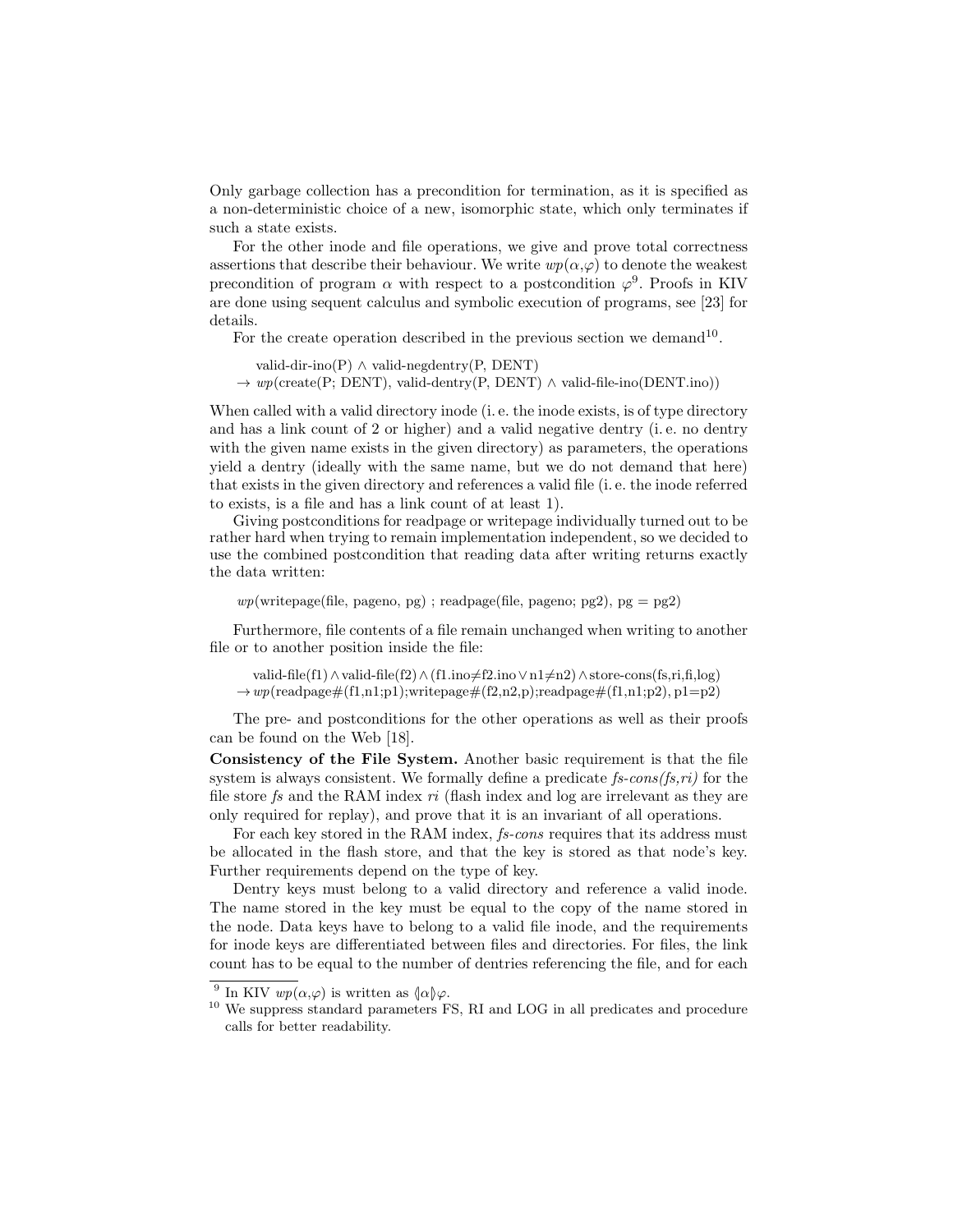data key belonging to the file, the page number (part) has to be less than the file's size. Directories have to have  $2 +$  number of subdirectories as their link count, and the number of contained dentries as size. Furthermore, no directory may have more than 1 (stored) dentry referencing  $it^{11}$  $it^{11}$  $it^{11}$ .

The formal proof obligation for invariance is

fs-cons(fs, ri)  $\rightarrow wp(op, fs-cons(fs, ri))$ 

where *op* stands for any of the operations defined in the previous section. As this property describes correlations between the different types of keys, it cannot be proven step by step for each individual update of flash store and RAM index; the property is not restored until all steps of an operation are completed. So the proofs have to take the operation as a whole, complicating the definition and application of reusable lemmata.

Correctness of the Replay Process. The replay operation should be able to restore a consistent state after a crash, losing as little data as possible. We therefore define a predicate log-cons claiming that a replay in the current situation will correctly restore the RAM index to a state isomorphic to the one with current RAM index contents. The formal definition is

log-cons(fs, ri, fi, log) ↔ wp(replay(fs, fi, log, ri2), (fs, ri)  $\cong$  (fs, ri2))

If this predicate is true, we will not lose data at a crash (except maybe for the changes of the current operation). A reliable file system should always preserve this predicate, even in the middle of an operation. For verification we have taken the weaker approach to prove that this predicate is invariant

```
log-cons(fs,ri,fi,log) ∧ store-cons(fs,ri,log) ∧ datanode-cons(fs,ri)
\rightarrow wp(op, log-cons(fs,ri,fi,log) \land store-cons(fs,ri,log) \land datanode-cons(fs,ri))
```
Note that log-cons used in the pre- and postcondition is defined using a wpformula itself, so the formula is not a total correctness formula in the usual sense, where pre- and postcondition are defined using predicate logic only. Nevertheless KIV's logic can prove this formula using symbolic execution for formulas in preconditions too.

The invariance above ensures the file system robust wrt. crashes between operations. Still, the implementation of the operations is designed in a way such that a similar property also holds anytime during the execution of operations. As one of the next steps we plan to prove this fact using KIV's temporal logic [\[1\]](#page-14-5), [\[2\]](#page-14-6) which is able to express and prove the full property<sup>[12](#page-11-1)</sup>.

To prove the invariance of log-cons required two auxiliary invariants, storecons and datanode-cons. The predicate store-cons requires that each address referred to in the RAM index or log has to be allocated in the flash store, and datanode-cons demands that each data key belongs to a valid file inode and

<span id="page-11-0"></span> $11$  The root directory has no link, all other directories have one, as further hard links to directories are not allowed.

<span id="page-11-1"></span> $^{12}$  An alternative would be to encode the operations as a sequence of small steps using a program counter, as is often done for model checking. Then the property would have to be proved to be invariant in every small step.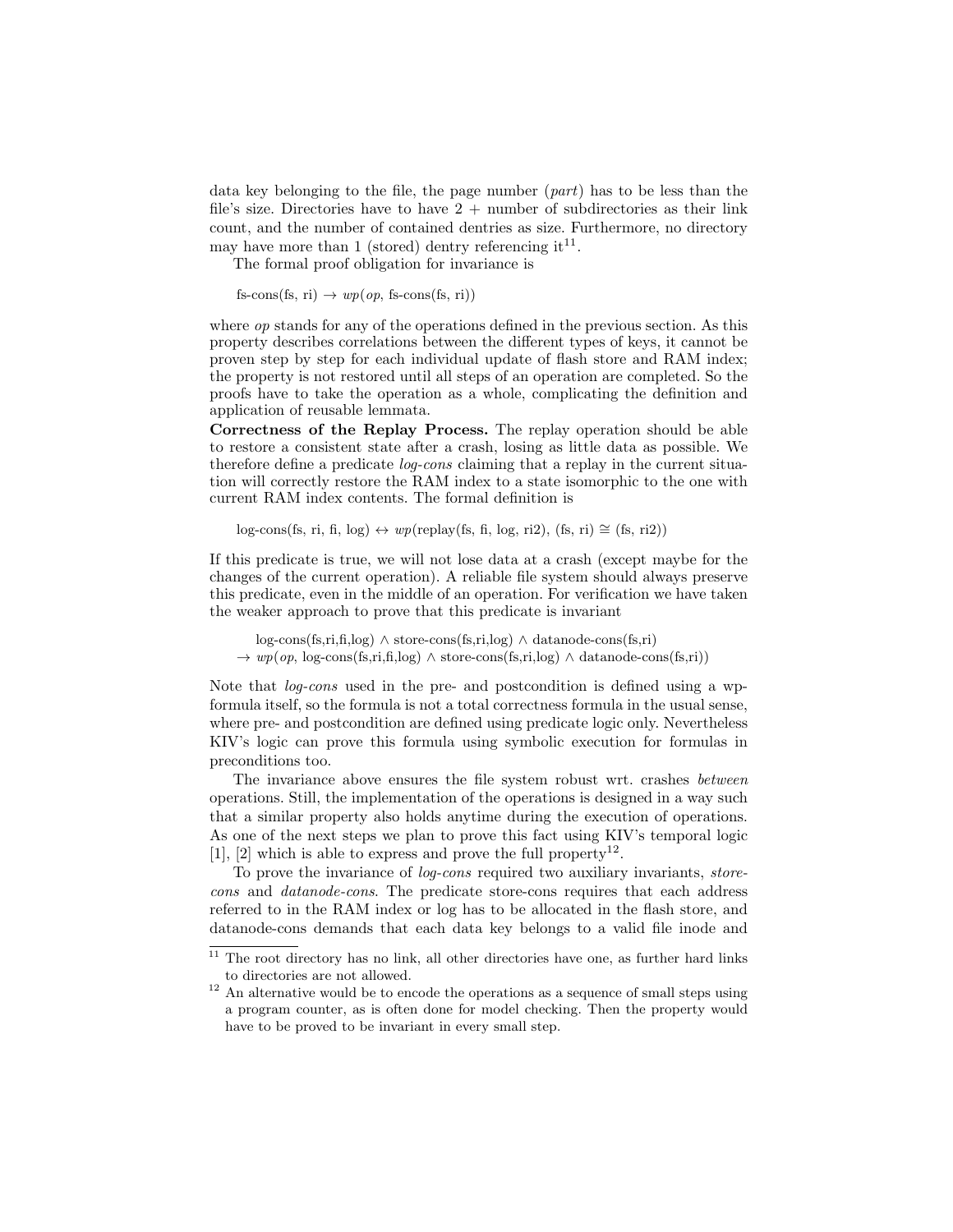describes a page within the file length. The former is needed to avoid accessing addresses in the flash store that are not yet allocated, whereas the latter is needed as replaying some operations causes data keys beyond the file size to be deleted.

Statistics about our Specification and Verification. Developing and verifying our specification mainly consisted of four steps. We first collected and analyzed material about UBIFS, mainly from the UBIFS whitepaper [\[14\]](#page-15-2) and the UBIFS source code in the Linux kernel. During four weeks, we developed a basic understanding of the mechanisms and found a suitable abstraction level for the specification. In the following two weeks, the required data structures and operations were specified, as well as the invariants we wanted to prove. Proving the correctness of the replay operation (log-cons) took another two weeks, during which we corrected minor errors in the specification and found the additional preconditions needed for log consistency. Our last steps were to prove the total correctness assertions and the file system consistency. This took about as long as the log consistency, though the resulting proofs for fs-cons were a lot larger than the ones for log-cons – especially for the rename operation which contains many case distinctions (file vs. directory, rename vs. overwrite).

#### <span id="page-12-0"></span>7 Outlook

The work of this paper defines a first abstract model of the essential data structures needed in a FFS. We intend to use it as an intermediate layer in the development of a sequence of refinements, which starts with an abstract POSIX specification such as the ones of [\[5\]](#page-14-0), [\[7\]](#page-14-1) and ends with an implementation based on a specification of flash memory, like the one of [\[4\]](#page-14-2). There will be many obstacles deriving such refinements, and we discuss these problems briefly in the following paragraphs on future work.

A rather different approach has been taken by Kang and Jackson [\[17\]](#page-15-10). This work builds a vertical prototype by focussing on the read/write operations for files, ignoring issues such as directory structure, indexes and journals (their file system roughly corresponds to the file store component of our model). They define an abstract level, where reading/writing a file is atomic. These are refined to reading and writing pages, which is done on a model that is closer to implementation than ours, since it already considers a mapping from logical to physical blocks. The model also includes an interesting analysis of a high-level recovery mechanism for failed write attempts. UBIFS delegates recovery mechanism mainly to UBI (see below). Two high-level mechanisms for recovery exist in UBIFS: one for log entries, which may not have been completely written; another for the root node of the  $B^+$ -tree of the file index, see [\[14\]](#page-15-2). Both are very different from the one analyzed in [\[17\]](#page-15-10). Since our model is still too abstract (no B <sup>+</sup>-trees and no concrete layout of the journal as data in erase blocks), these will only show up in refinements.

To check properties of the model, Alloy (and the Kodkod engine) is used to check that finite approximations of the model do not have counter examples.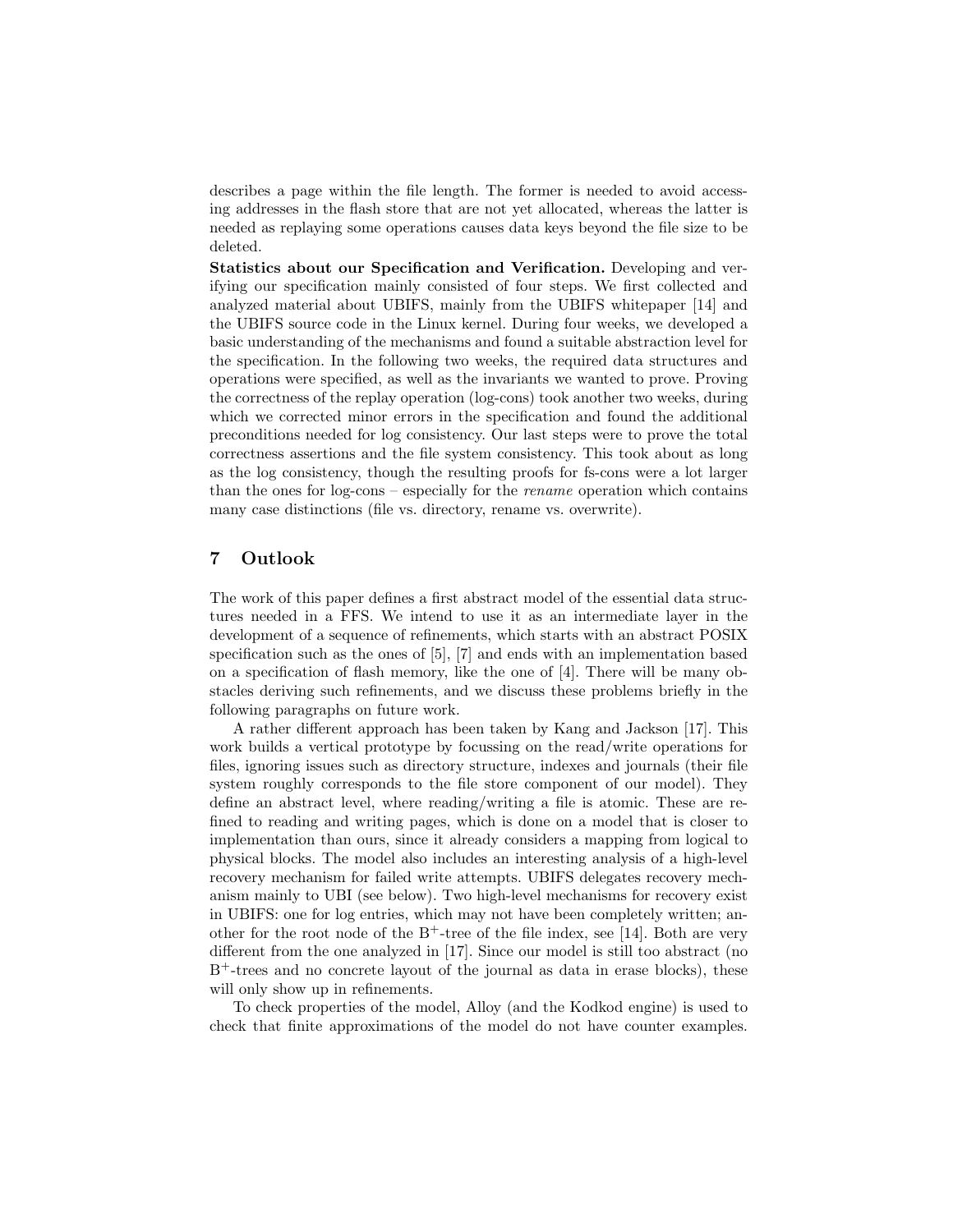This approach is weaker than verification, but gives excellent results for debugging specifications. Our current work is on attaching Kodkod as a pre-checker to validate KIV theorems before proof attempts [\[6\]](#page-14-7), similar to the proposal in [\[7\]](#page-14-1).

From POSIX to our UBIFS Model. Our abstract model is based on the interface that UBIFS offers to the general Linux virtual file system switch (VFS). It assumes that our operations are protected by locks and will therefore not be executed concurrently. This is mostly true in the implementation, with one notable exception: the commit operation may be executed in parallel with regular operations. However, above our specification this is no longer true. As an example, writing a full file can no longer be assumed to be atomic: it will consist of several pages being written (it is possible that several processes concurrently read and write a file!). In reality, these page writes will even be cached. Even if a write operation has finished, the data may not yet be on the flash (the Linux flush command ensures that caches are emptied). We therefore expect the theoretical question of how concurrency should be handled to dominate the question of a correct refinement.

As a first step, it is of course possible to ignore the concurrency problem (as has been done in [\[17\]](#page-15-10)). Then implementing POSIX operations correctly using our abstract interface should be possible using standard data refinement. Of course, for such a refinement, some additional data such as modification dates and access rights would have to be added.

From our Model to Flash Memory. Our model has abstracted from many details of a real flash file system. First, and most important we have abstracted from wear leveling. Since wear leveling is not dealt within UBIFS, but in a separate UBI layer that maps logical to physical erase blocks, this seemed natural. We expect the correctness of this layer not to pose too difficult theoretical questions. The challenging question for this refinement is whether it is possible to prove something about the quality of wear leveling. This looks possible for UBI, since its wear leveling strategy is based on counting erase cycles.

Second, we have abstracted index structures, which are  $B^+$ -trees in reality. The lower level representation allows two optimizations: first, only those parts of the flash index which are currently needed, must be loaded into RAM. Second, the commit operation does not simply copy the full  $B^+$ -tree from RAM to the flash memory as in our simple specification. Instead it copies only those parts that have changed since the last commit. This means that the flash index becomes a "wandering tree". Parts of it move with every commit.

Third, all three data structures, the flash store, the flash index and the journal will be represented uniformly by pieces of memory in logical erase blocks (LEBs). The challenging problem here is to verify garbage collection, which we only specified to give some isomorphic file system. This algorithm is rather complex. It uses an auxiliary data structure, to find out efficiently how much room is left in each LEB. This data structure, the LPT ("LEB property tree") is also implemented as a wandering tree.

Finally, there are several more issues which we have ignored: on the fly compression (using zlib and LZO) and the handling of orphan nodes, which are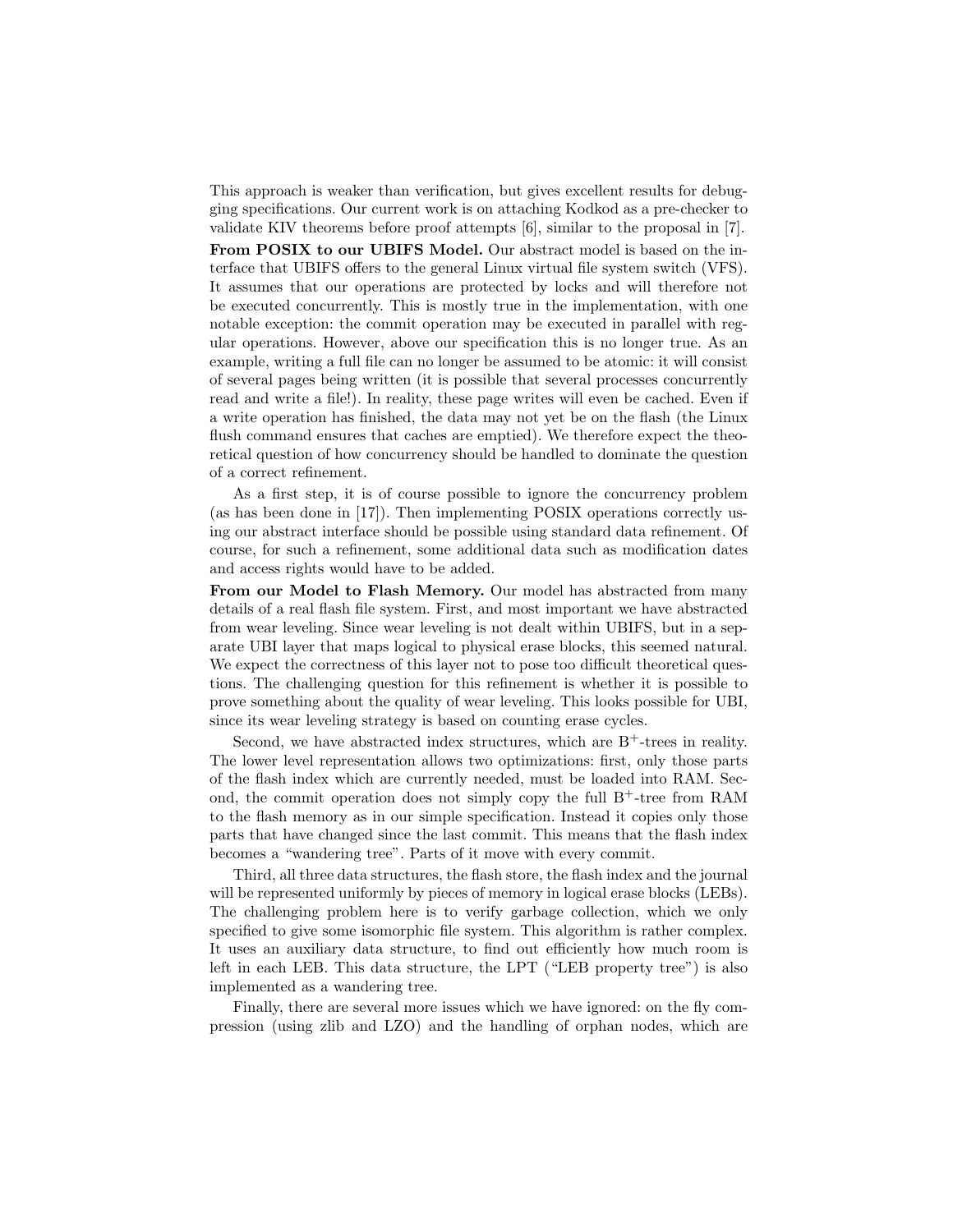needed to handle still open files that have been deleted, or hashing of index keys are three examples.

In summary, we think that the development of a verified flash file system will need a lot more effort than our previous contribution to the Grand Challenge with the Mondex case study  $([12], [25], [24], [10]).$  $([12], [25], [24], [10]).$  $([12], [25], [24], [10]).$  $([12], [25], [24], [10]).$  $([12], [25], [24], [10]).$  $([12], [25], [24], [10]).$  $([12], [25], [24], [10]).$  $([12], [25], [24], [10]).$  $([12], [25], [24], [10]).$ 

## <span id="page-14-3"></span>8 Conclusion

We have given an abstract specification of a flash file system which was derived by abstracting as much as possible from the details of the UBIFS system. We have specified the four central data structures: the file store which stores nodestructured data, the flash index, its cached copy in the RAM and the journal. Based on these, we have specified the most relevant interface operations.

We have verified that the operations keep the file system in a consistent state, and that they satisfy some total correctness assertions. We have also verified that the journal is used correctly and enables recovery at every time.

Our model should be of general interest for the development of a correct flash file system, since variants of the data structures and operations we describe should be relevant for every realistic, efficient implementation.

Nevertheless the model given in this paper is only our first step towards the development of a verified flash file system implementation. We plan to use the model as an intermediate layer of a series of refinements, which starts with an abstract model of POSIX-like operations and leads down to to an efficient implementation like UBIFS based on a specification of flash memory.

#### References

- <span id="page-14-5"></span>1. M. Balser, S. Bäumler, W. Reif, and G. Schellhorn. Interactive verification of concurrent systems using symbolic execution. In Proceedings of 7th International Workshop of Implementation of Logics (IWIL 08), 2008.
- <span id="page-14-6"></span>2. S. Bäumler, F. Nafz, M. Balser, and W. Reif. Compositional proofs with symbolic execution. In B. Beckert and G. Klein, editors, Proceedings of the 5th International Verification Workshop, volume 372 of Ceur Workshop Proceedings, 2008.
- <span id="page-14-4"></span>3. E. Börger and R. F. Stärk. Abstract State Machines—A Method for High-Level System Design and Analysis. Springer-Verlag, 2003.
- <span id="page-14-2"></span>4. A. Butterfield and J. Woodcock. Formalising flash memory: First steps. In Proc. of the 12th IEEE Int. Conf. on Engineering Complex Computer Systems (ICECCS), pages 251–260, Washington DC, USA, 2007. IEEE Comp. Soc.
- <span id="page-14-0"></span>5. K. Damchoom, M. Butler, and J.-R. Abrial. Modelling and proof of a treestructured file system in Event-B and Rodin. In Proc. of the 10th Int. Conf. on Formal Methods and Sw. Eng. (ICFEM), pages 25–44. Springer LNCS 5256, 2008.
- <span id="page-14-7"></span>6. A. Dunets, G. Schellhorn, and W. Reif. Automating Algebraic Specifications of Non-freely Generated Data Types. In ATVA, LNCS 5311, pages 141 –155, 2008.
- <span id="page-14-1"></span>7. M.A. Ferreira, S.S. Silva, and J.N. Oliveira. Verifying Intel flash file system core specification. In Modelling and Analysis in VDM: Proceedings of the Fourth VDM/Overture Workshop. School of Computing Science, Newcastle University, 2008. Technical Report CS-TR-1099.